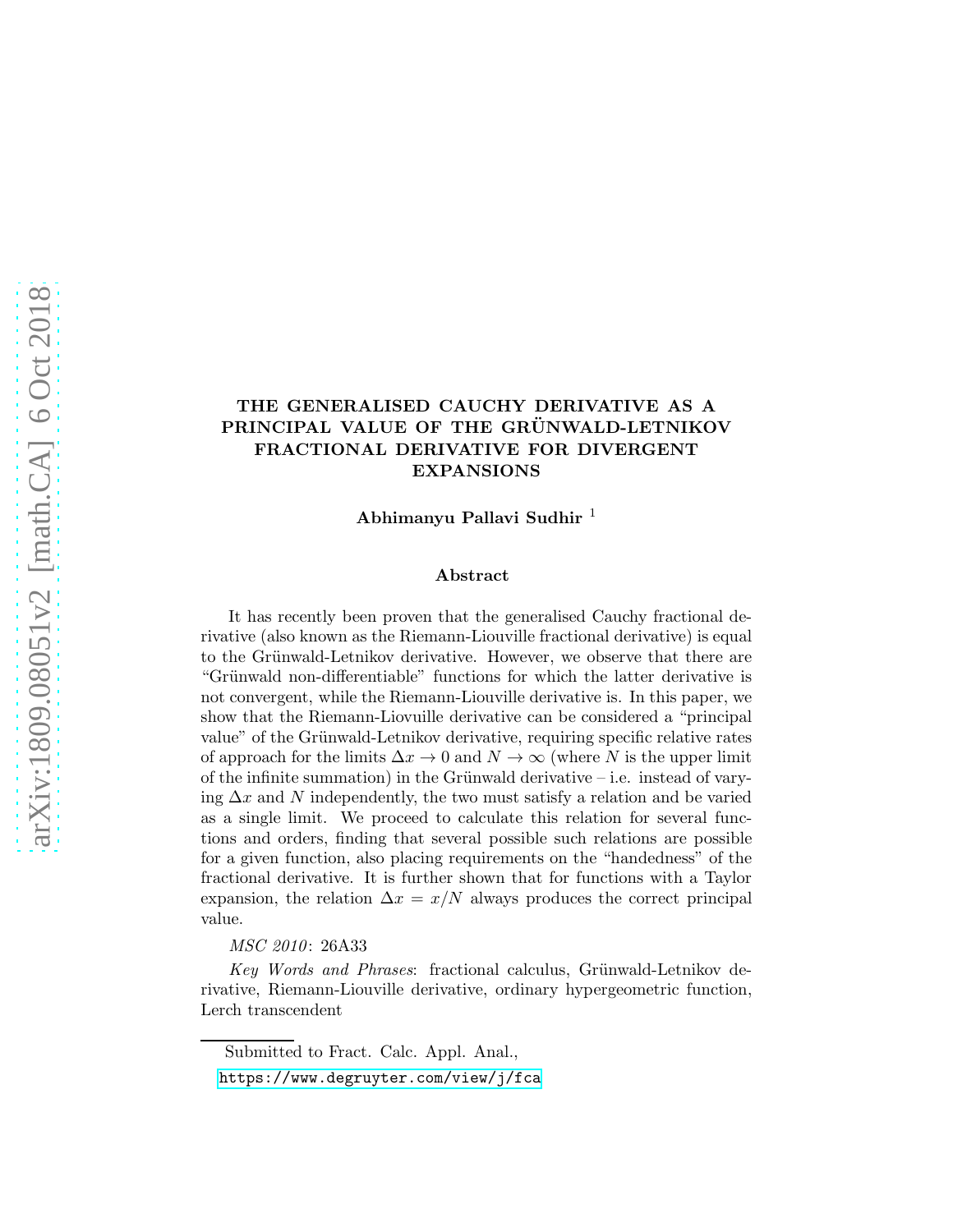## 2 A. Pallavi Sudhir

### 1. Introduction

The Grünwald-Letnikov fractional derivative is a classical fractional derivative that arises from the generalisation of the limit form of the nth order derivative, by replacing the finite summation with an infinite summation, and can be written as (among other equivalent definitions):

<span id="page-1-1"></span>
$$
D^{R} f(x) = \lim_{h \to 0} h^{-R} \sum_{k=0}^{\infty} {R \choose k} (-1)^{k} f(x - kh)
$$
 (1.1)

The equivalence of this derivative to the standard Riemann-Liouville derivative has been a matter of considerable mathematical debate and discussion in the past. It was conjectured in [\[1\]](#page-8-0) that these two classical fractional derivatives are, in fact, equal. This was discussed, e.g. in [\[3\]](#page-8-1), before eventually being proven in [\[4\]](#page-8-2).

However, it is easy to find examples of functions for which the Grünwald-Letnikov derivative *isn't* well-defined (or at least not uniquely defined) – for example, finite-degree non-constant polynomials. For the simplest example, consider the half-derivative,  $D^{1/2}$  of  $f(x) = x$ . Here, the Grünwald derivative is calculated as:

<span id="page-1-0"></span>
$$
D^{1/2}x = \lim_{h \to 0} h^{-1/2} \sum_{k=0}^{\infty} {1/2 \choose k} (-1)^k (x - kh)
$$
  
=  $h^{-1/2} \left[ x \sum_{k=0}^{\infty} {1/2 \choose k} (-1)^k - h \sum_{k=0}^{\infty} {1/2 \choose k} k (-1)^k \right]$  (1.2)  
=  $\frac{\sqrt{h}}{2} \sum_{k=0}^{\infty} { -1/2 \choose k} (-1)^k$ 

Where in the last step we used the fact that  $\sum_{k=0}^{\infty} \binom{1/2}{k}$ k  $\bigg) k(-1)^k = 0$ for  $k = 0$ , then transformed the limits of the summation. The resulting sum in Eq. [\(1.2\)](#page-1-0) is clearly outside the interval of convergence of the binomial series (one may informally regard it as the binomial series for  $(1 - 1)^{-1/2}$ ). Meanwhile, the Riemann-Liouville derivative of a power function is simply:

<span id="page-1-2"></span>
$$
D^{R}x^{m} = \frac{\Gamma(m+1)}{\Gamma(m-R+1)}x^{m-R}
$$
\n(1.3)

Which for  $m = 1, R = 1/2$  evaluates to  $\frac{2}{\sqrt{2}}$  $\frac{d}{d\pi}\sqrt{x}$ . This breaking of the proven equivalence may seem problematic, but it is important to note that the divergence was not of the Grünwald-Letnikov derivative per se, but only of the infinite sum. This divergent value is then multiplied by  $h$ , that approaches zero, yielding an undefined answer.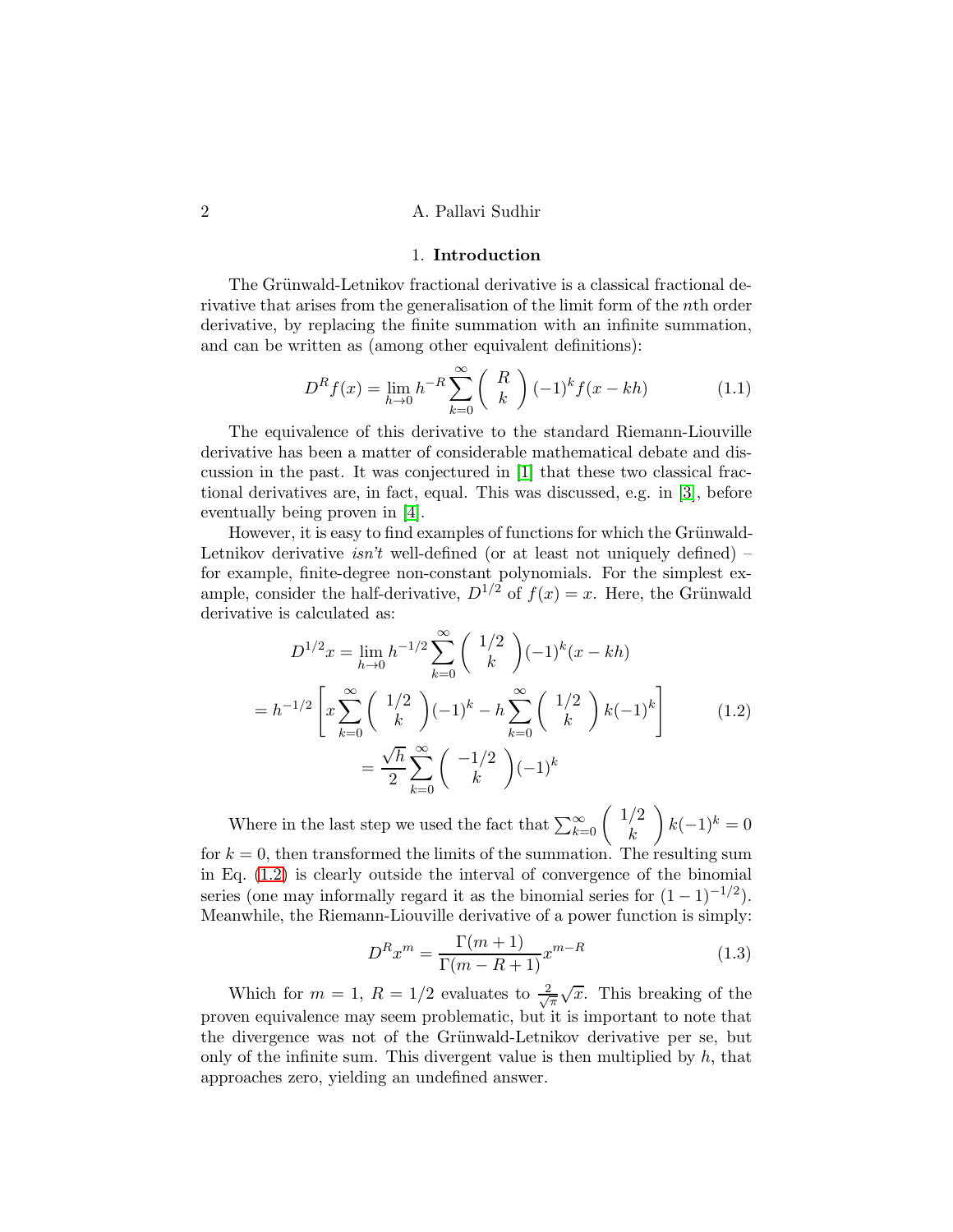$\sum_{k=0}^{\infty} = \lim_{N \to \infty} \sum_{k=0}^{N}$  We are thus led to ask if we vary N and h together Noting that an infinite sum is simply the limit of the partial sum, i.e. in a specific way, we can recover the Riemann-Liouville fractional derivative as a "principal value" of the Grünwald derivative.

1.1. Standard results and lemmas. This section contains standard results pertaining to hypergeometric and related special functions, and generalised Newtonian binomial coefficients and summations involving them, included here for reference in later proofs. They can be found in most elementary textbooks on the subject, e.g. [\[2\]](#page-8-3).

<span id="page-2-0"></span>STANDARD RESULT 1.1. A "generalised Pascal rule" for fractional  $R$ :

$$
\sum_{k=0}^{N} \binom{R}{k} (-1)^k = (-1)^N \binom{R-1}{N}
$$

<span id="page-2-3"></span>Standard Result 1.2.

$$
\sum_{j=0}^{m} \binom{m}{j} \frac{(-q)^j}{R-j} = \frac{{}_2F_1(-m,-R; 1-R; q)}{R}
$$

<span id="page-2-4"></span>Standard Result 1.3.

$$
\sum_{j=0}^{m} \binom{m}{j} \frac{(-1)^j}{R-j} = R^{-1} \binom{m-R}{m}^{-1}
$$

<span id="page-2-2"></span>STANDARD RESULT 1.4. For all  $R$ ,

$$
\Gamma(1+R)\Gamma(1-R) = \frac{\pi R}{\sin(\pi R)}
$$

<span id="page-2-1"></span>STANDARD RESULT 1.5. As  $N \to \infty$ ,

$$
(-1)^N \left(\begin{array}{c} R \\ N \end{array}\right) \sim -\frac{\sin(\pi R)}{\pi} \Gamma(R+1) N^{-R-1}
$$

STANDARD RESULT 1.6. As  $m \to \infty$ ,

$$
\left(\begin{array}{c}m\\R\end{array}\right) \sim -\frac{\sin(\pi R)}{\pi} \Gamma(-R) m^R
$$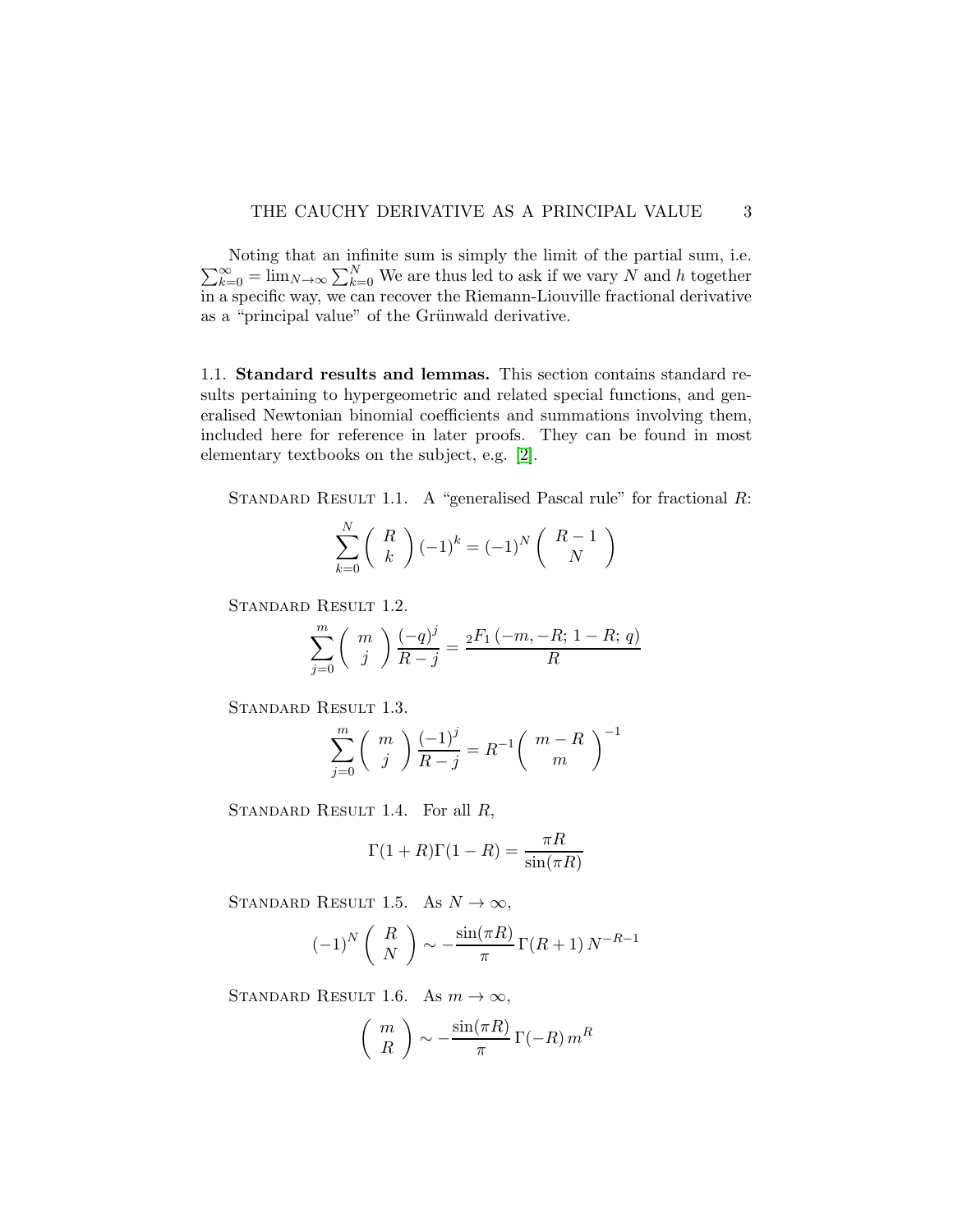<span id="page-3-0"></span>LEMMA 1.7. As  $N \to \infty$ , for integer j

$$
\sum_{k=0}^{N} \binom{R}{k} (-1)^k k^j \sim (-1)^N \frac{R}{R-j} \binom{R-1}{N} N^j
$$

P r o o f. The actual value of the summation in Lemma [\(1.7\)](#page-3-0) in general is a jth order polynomial in  $N$ , but the lower-order terms vanish for large N. This can be proven fairly easily via induction in  $j$  – observing that the case  $j = 0$  is simply Standard Result [1.1,](#page-2-0)

$$
\sum_{k=0}^{N} (-1)^{k} {R \choose k} k^{j+1} = \sum_{k=0}^{N} (-1)^{k} \frac{\Gamma(R+1)}{\Gamma(R-k+1)\Gamma(k)} k^{j}
$$
  
\n
$$
= -R \sum_{k=0}^{N} (-1)^{k-1} {R-1 \choose k-1} k^{j}
$$
  
\n
$$
= -R \sum_{k=-1}^{N-1} (-1)^{k} {R-1 \choose k} (k+1)^{j}
$$
  
\n
$$
= -R \sum_{k=0}^{N-1} (-1)^{k} {R-1 \choose k} k^{j} - Rj \sum_{k=-1}^{N} (-1)^{k} {R-1 \choose k} k^{j-1} - \dots
$$
  
\n
$$
= -R \left[ (-1)^{N-1} \frac{R-1}{R-1-j} {R-2 \choose N-1} (N-1)^{j} \right] - (\dots)(N-1)^{j-1} - \dots
$$
  
\n
$$
= (-1)^{N} \frac{R(R-1)}{R-1-j} \frac{\Gamma(R)}{\Gamma(N)\Gamma(R-N)} (N^{j} - jN^{j-1} + \dots) - \dots
$$
  
\n
$$
= (-1)^{N} \frac{R}{R-1-j} \frac{\Gamma(R)}{\Gamma(N+1)\Gamma(R-N)} N (N^{j} - jN^{j-1} + \dots) - \dots
$$
  
\n
$$
\sim (-1)^{N} \frac{R}{R-(j+1)} {R-1 \choose N} N^{j+1}
$$

Completing our proof.  $\Box$ 

## 2. The half-derivative of a linear function

<span id="page-3-1"></span>We approach our goal of obtaining the relative rates of  $h \to 0$  and  $N \to \infty$  for the fractional derivative of a general power function by first considering the half-derivative of a simple linear function  $f(x) = x$  (the result will clearly also apply to a general  $f(x) = ax + b$ , since the half-derivative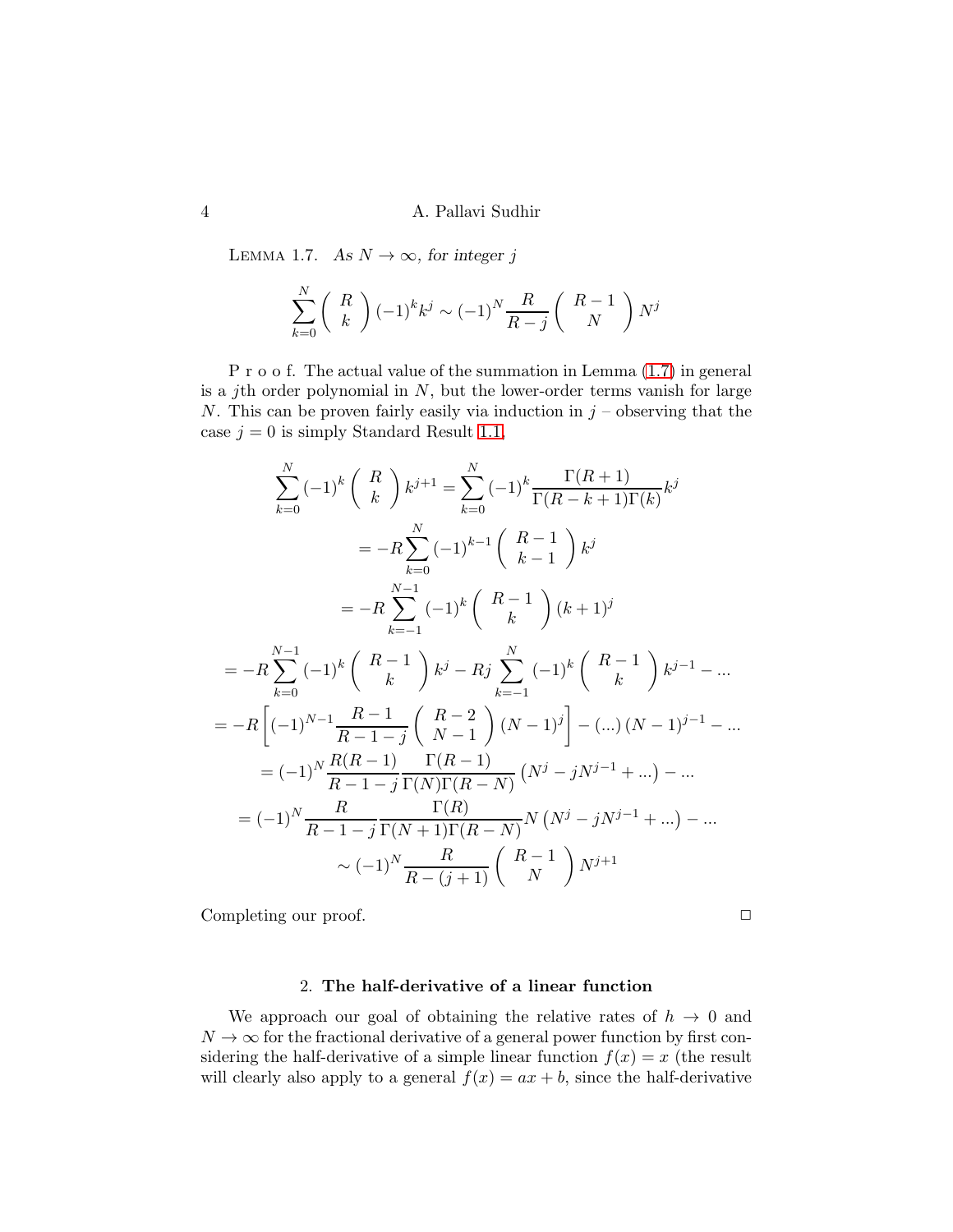of a constant converges). Substituting into Eq. [\(1.1\)](#page-1-1) and expanding:

$$
D^{1/2}x = \lim_{h \to 0, N \to \infty} \frac{x}{\sqrt{h}} \sum_{k=0}^{N} \binom{1/2}{k} (-1)^k - \sqrt{h} \sum_{k=0}^{N} k \binom{1/2}{k} (-1)^k
$$

We apply Standard Result [1.1](#page-2-0) and Lemma [1.7](#page-3-0) respectively to the two sums and simplify to obtain the closed form expression:

<span id="page-4-0"></span>
$$
D^{1/2}x = \frac{x}{\sqrt{h}}(-1)^N \left(\begin{array}{c} -1/2\\N \end{array}\right) + \frac{\sqrt{h}}{2}(-1)^N \left(\begin{array}{c} -3/2\\N \end{array}\right) \tag{2.1}
$$

Recall from Standard Result [1.5](#page-2-1) that for large N:

$$
(-1)^N \begin{pmatrix} -1/2 \\ N \end{pmatrix} \sim \frac{1}{\sqrt{\pi}} N^{-1/2}
$$

$$
(-1)^N \begin{pmatrix} -3/2 \\ N \end{pmatrix} \sim \frac{2}{\sqrt{\pi}} N^{1/2}
$$

Thus, we may simplify [\(2.1\)](#page-4-0) in the limit as  $N \to \infty$  as:

$$
D^{1/2}x = \frac{x}{\sqrt{h}} \frac{1}{\sqrt{\pi}} N^{-1/2} + \frac{\sqrt{h}}{2} \frac{2}{\sqrt{\pi}} N^{1/2}
$$
 (2.2)

Which must be equal in the limit to the Riemann-Liouville derivative, which can be calculated from Eq.  $(1.3)$ :

$$
\frac{2}{\sqrt{\pi}}\sqrt{x} = \frac{x}{\sqrt{h}}\frac{1}{\sqrt{\pi}}N^{-1/2} + \frac{\sqrt{h}}{\sqrt{\pi}}N^{1/2}
$$
 (2.3)

This can be regarded as an equation in  $h$ , and its solution is:

$$
h = x/N \tag{2.4}
$$

In other words, the half-derivative should be evaluated with  $h$  varying as  $x/N$ , which indeed approaches 0 as  $N \to \infty$ . This was an extraordinarily simple solution – in a sense, the simplest possible combination of the relative rates of the two limits. As it turns out, the solution will not be so simple for the general Grünwald-Letnikov derivative  $D<sup>R</sup>$  of any power function, however it will continue to take the form  $h = qx/N$  for a constant q.

#### <span id="page-4-1"></span>3. The general fractional derivative of a linear function

We will repeat the process we demonstrated in Sec [2](#page-3-1) to obtain the relation between h and N for a slightly more complicated derivative – the Rth derivative of  $f(x) = x$ . We start by applying Eq. [\(1.1\)](#page-1-1) to the function, then applying Standard Result [1.1](#page-2-0) and Lemma [1.7:](#page-3-0)

$$
D^{R}x = h^{-R} \left[ x \sum_{k=0}^{N} \binom{R}{k} (-1)^{k} - h \sum_{k=0}^{N} k \binom{R}{k} (-1)^{k} \right]
$$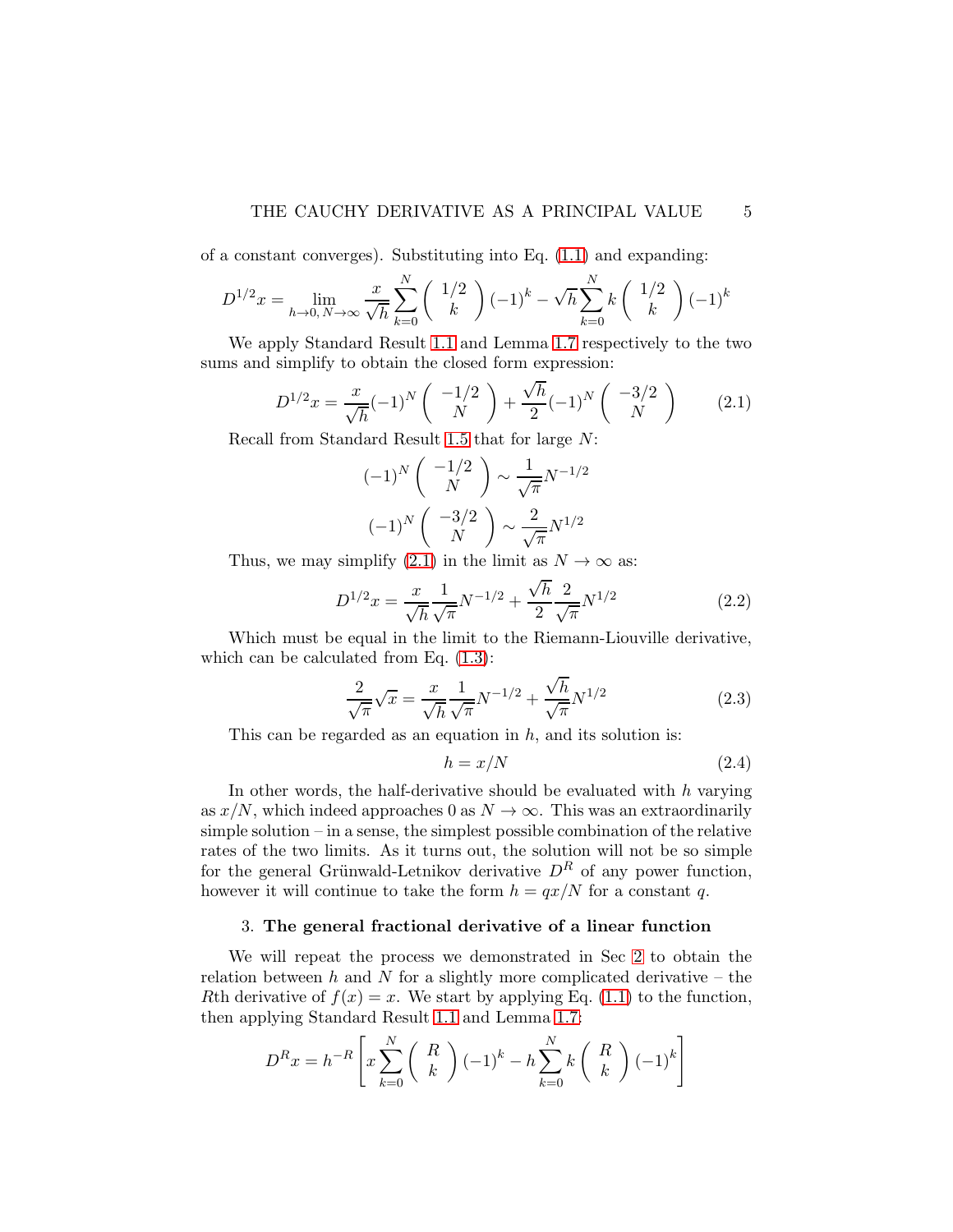#### 6 A. Pallavi Sudhir

<span id="page-5-0"></span>
$$
D^{R}x = h^{-R}(-1)^{N} \begin{pmatrix} R-1\\ N \end{pmatrix} \begin{bmatrix} x - \frac{R}{R-1} N h \end{bmatrix}
$$
 (3.1)

From Standard Result [1.5,](#page-2-1) we have:

$$
(-1)^N \left(\begin{array}{c} R-1\\N\end{array}\right) \sim \frac{\sin(\pi R)}{\pi} \Gamma(R) N^{-R}
$$

Equating the [\(3.1\)](#page-5-0) to the definition of the Riemann-Liouville derivative in [\(1.3\)](#page-1-2), it is determined that the principal value is achieved under the condition:

$$
\frac{1}{\Gamma(2-R)}x^{1-R} = \frac{\sin(\pi R)}{\pi}\Gamma(R)(Nh)^{-R}\left[x - \frac{R}{R-1}Nh\right]
$$
(3.2)

This may be algebraically manipulated into an equation in  $Nh/x$ :

<span id="page-5-1"></span>
$$
\frac{R}{R-1}(Nh/x)^{1-R} - (Nh/x)^{-R} + \frac{\pi/\sin(\pi R)}{\Gamma(2-R)\Gamma(R)} = 0
$$
\n(3.3)

In other words,  $Nh/x$  must, indeed as we suspected, be a constant. Letting  $q = Nh/x$ , our condition for achieving the principal value of the Grünwald-Letnikov fractional derivative of  $f(x) = x$  is:

<span id="page-5-3"></span>
$$
h = qx/N \tag{3.4}
$$

Where q depends on R as a root of the "characteristic polynomial" derived as a simplification of Eq. [\(3.3\)](#page-5-1) (via Standard Result [1.4\)](#page-2-2):

<span id="page-5-2"></span>
$$
q^R - Rq + (R - 1) = 0 \tag{3.5}
$$

Some special cases of this result are immediately obvious:

- $q = 1$  is always a solution, implying the relation  $h = x/N$  yields the principal value for  $D<sup>R</sup>x$  for all R.
- Setting  $R = 1$  allows  $q = 0$ , i.e. the limit in N is taken before the limit in  $h$ . This is indeed the typical approach taken to take an integer-order derivative of  $f(x) = x$ .
- As an example, consider  $R = 1/3$ . While  $q = 1$  is still a solution, of course, so is  $q = -8$ . This is in fact the value of q required for the principal value of the *reverse Grünwald-Letnikov derivative*.

N.B. We're referring to Eq. [\(3.5\)](#page-5-2) as a "polynomial" for convenience even though the order of the "polynomial" is fractional. For rational R, the equation can indeed be transformed into a polynomial.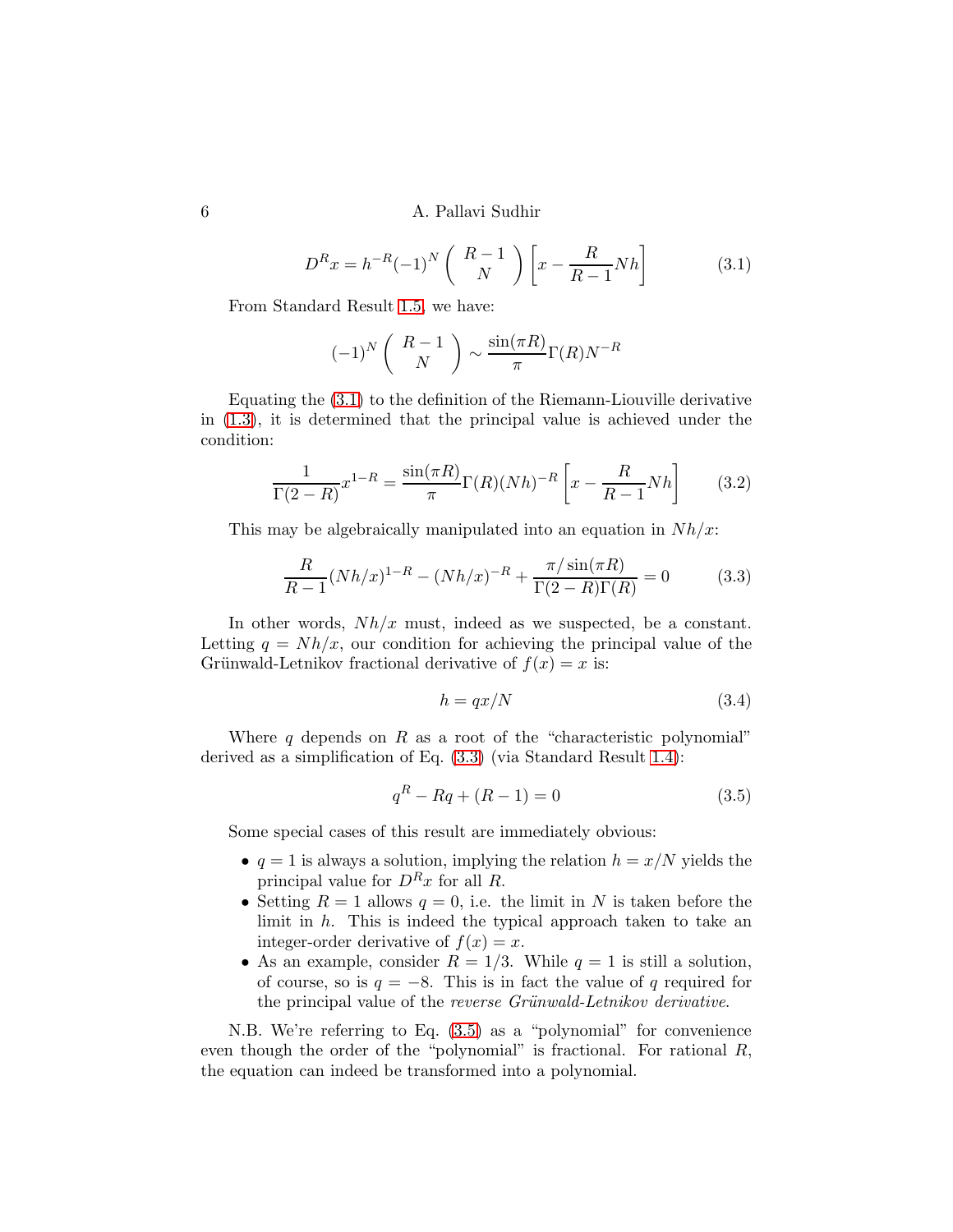## THE CAUCHY DERIVATIVE AS A PRINCIPAL VALUE 7

## 4. The general fractional derivative of a power function

This section considers the general fractional derivative of a power function,  $D^{R}x^{m}$  where we consider only integer m to avoid having to use Newton's binomial theorem (which would introduce a new limit). We substitute the function into Eq. [\(1.1\)](#page-1-1) and apply the binomial theorem:

$$
D^{R}x^{m} = \lim_{h \to 0, N \to \infty} h^{-R} \sum_{k=0}^{N} \binom{R}{k} (-1)^{k} \sum_{j=0}^{m} \binom{m}{j} x^{m-j} (-kh)^{j}
$$

We evaluate this sum via much of the same means as with the linear function in [3.](#page-4-1) Reordering the summations,

$$
D^{R}x^{m} = h^{-R} \sum_{j=0}^{m} (-1)^{j} {m \choose j} x^{m-j} h^{j} \sum_{k=0}^{N} {R \choose k} (-1)^{k} k^{j}
$$

The summation in  $k$  is given by Lemma [1.7,](#page-3-0) simplifying our expression to:

$$
D^{R}x^{m} = h^{-R} \sum_{j=0}^{m} (-1)^{j} {m \choose j} x^{m-j} h^{j} (-1)^{N} \frac{R}{R-j} {R-1 \choose N} N^{j}
$$
  
=  $h^{-R} (-1)^{N} {R-1 \choose N} x^{m} \sum_{j=0}^{m} (-1)^{j} {m \choose j} (Nh/x)^{j} \frac{R}{R-j}$   
 $\sim \frac{\sin(\pi R)}{\pi} \Gamma(R+1)(Nh/x)^{-R} x^{m-R} \sum_{j=0}^{m} (-1)^{j} {m \choose j} (Nh/x)^{j} \frac{1}{R-j}$ 

Where we used Standard Result [1.5.](#page-2-1) Substituting  $q = Nh/x$ , equating to the Riemann-Liouville derivative in Eq. [\(1.3\)](#page-1-2) and simplifying:

<span id="page-6-0"></span>
$$
q^{-R} \sum_{j=0}^{m} \binom{m}{j} \frac{(-q)^j}{R-j} = \frac{\pi}{\sin(\pi R)} \binom{m}{R} \tag{4.1}
$$

Or in terms of hypergeometric functions via Lemma [1.2:](#page-2-3)

<span id="page-6-1"></span>
$$
q^{-R} {}_{2}F_{1}(-m, -R; 1 - R; q) = \frac{\pi R}{\sin(\pi R)} {m \choose R}
$$
 (4.2)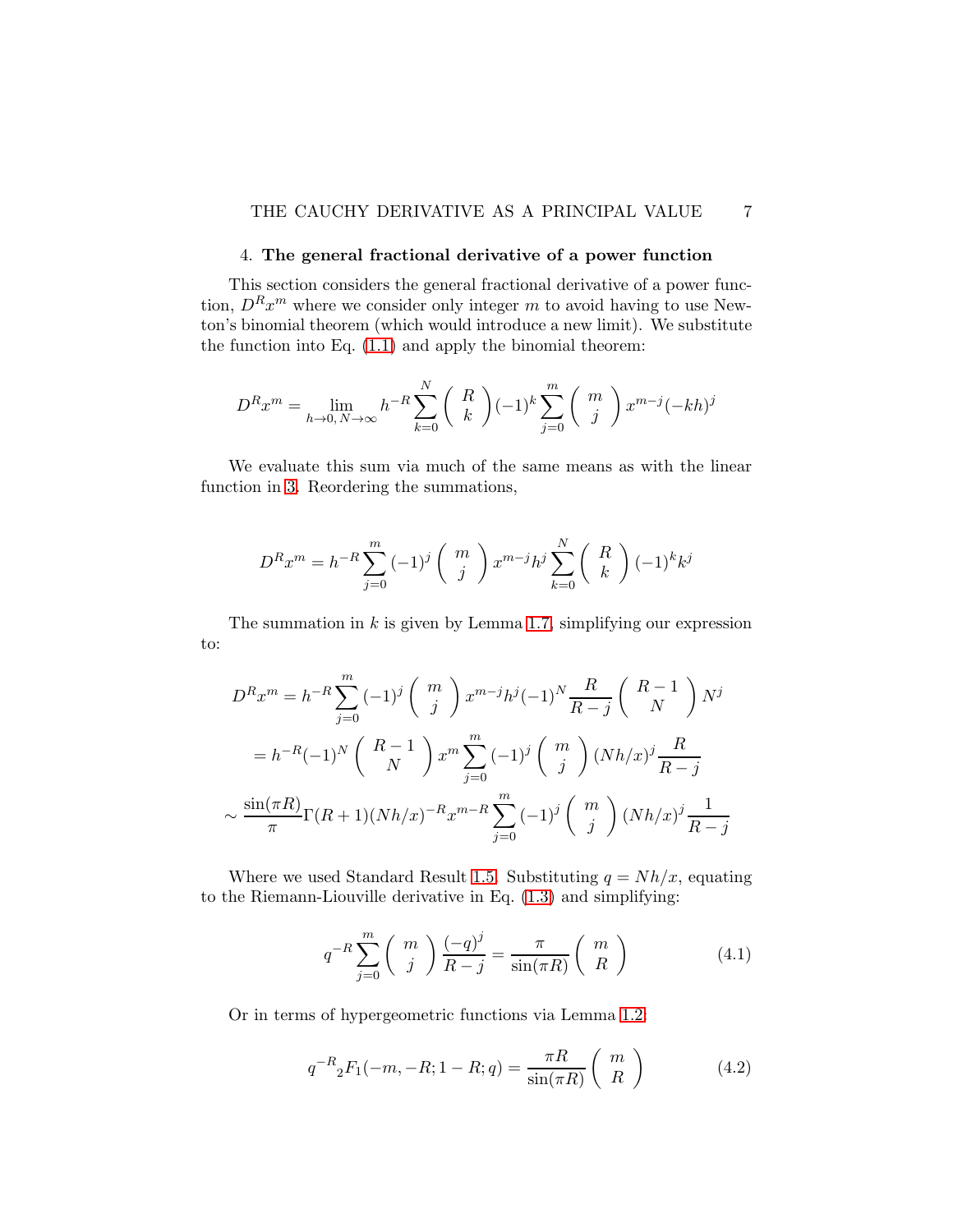Eqs. [\(4.1\)](#page-6-0) and [\(4.2\)](#page-6-1) are thus two alternative forms of the characteristic polynomial for  $D^{R}x^{m}$ , whose solution defines the relation between h and N via Eq.  $(3.4)$ .

One may verify that  $q = 1$  is still a solution to this characteristic equa-tion. From Standard Result [1.3,](#page-2-4) we have for  $q = 1$ :

$$
q^{-R} \sum_{j=0}^{m} \binom{m}{j} \frac{(-1)^j}{R-j} = R^{-1} \binom{m-R}{m}^{-1}
$$

And indeed, by Standard Result [1.4,](#page-2-2)

$$
R^{-1} \left( \begin{array}{c} m - R \\ m \end{array} \right)^{-1} = \frac{\pi R}{\sin(\pi R)} \left( \begin{array}{c} m \\ R \end{array} \right)
$$

As a result, setting  $h = x/N$  returns the principal value of the Grünwald-Letnikov derivative not only for the power function  $D^{R}x^{m}$ , but for any *polynomial function*, and thus for any function with a Taylor expansion.

#### 5. Conclusion

We have shown that the Riemann-Liouville derivative can be recovered as a principal value of the Grünwald-Letnikov derivative by setting  $h =$  $qx/N$  where q is a root of the function's "characteristic polynomial", defined for power functions via Eq. [\(4.2\)](#page-6-1). In addition, it was demonstrated that the root  $q = 1$ , i.e.  $h = x/N$ , works for any fractional derivative of any power function, and by extension any polynomial or function with a Taylor expansion.

Our analysis reveals not only what rate the limit  $h \to 0$  must be taken, but also *which*-handed Grünwald derivative to choose in order to recover the principal value. For instance, the reverse derivative is an alternative form of the Grünwald derivative can be shown to be equivalent to it barring a transformation of  $h \to -h$ . However, we have shown that the principal value of the derivative requires specific rates and directions of approach for h. For example,  $h = x/N$  is the only solution while evaluating  $D^{1/2}x$  – since N is a positive infinity, evaluating the principal value requires  $h$  to have the same sign as x. On the other hand,  $D^{1/3}x$ , as we saw in Sec [3,](#page-4-1) allows for both-handed derivatives to exist as solutions,  $h = x/N$  and  $h = -8x/N$ . Similarly, it might be possible for  $h$  to have a complex argument, depending on the characteristic polynomial.

Future research may focus on finding the characteristic polynomial of a general polynomial function – while we have established that  $h = x/N$  is a universal solution, other rates of approach clearly must exist.